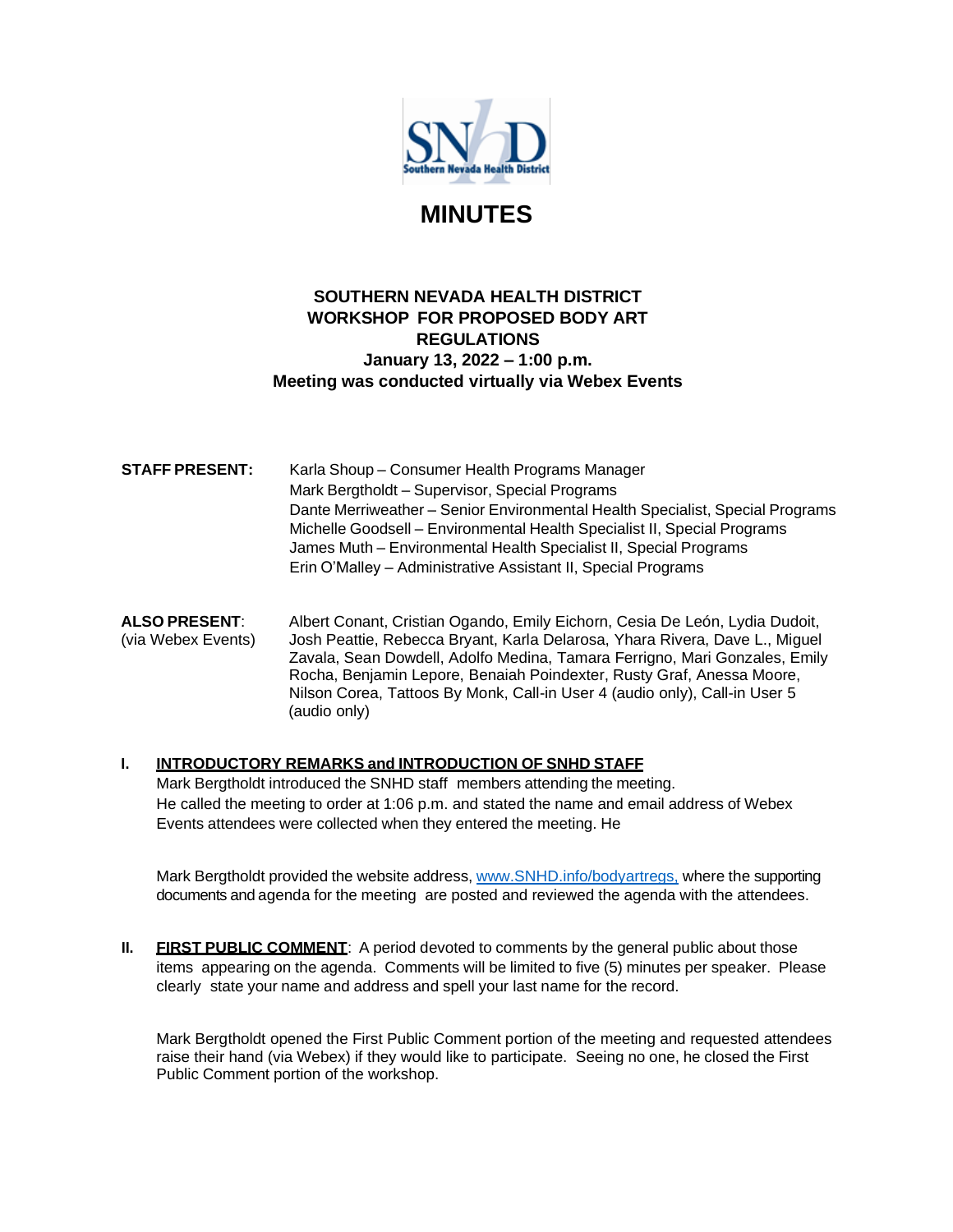#### **III. MAJOR CHANGES TO CURRENT REGULATIONS**

Dante Merriweather presented an overview of the changes proposed for the regulations. These revisions were made after a review of the Nevada State Administrative Code, the National Environmental Health Association Body Art Model Code and input received from the public.

We are proposing numerous clarifications. More than fifty redundant or obsolete definitions have been removed. Language proposing the granting of waivers of the regulations has been included. There are proposed changes to the mandatory language within the consent forms, and the imminent health hazards section of the regulations has been streamlined to include consolidated instructions for corrective action.

The largest proposed change to the two regulations for Tattooing and Body Piercing is combining them into one set of Body Art Regulations. We are also proposing changes to the body art card that will set a minimum level of experience for an artist before they can take on any apprentices. The proposed regulations will also limit the number of apprentices that an artist can have at any one time.

From an operational standpoint, the hand sink requirements have been more clearly defined, including a clarification that hand sinks must be permanently plumbed to potable water and sanitary sewer. The hand sinks must be a minimum size and there must be at least one hand sink for every four workstations, located no more than fifteen feet from a procedure table. Any facility in compliance with the current hand sink requirements are fine until a change of ownership occurs or a remodel of the facility.

The minimum size of a workstation has been decreased from one hundred square feet to eighty square feet.

Also proposed are detailed requirements for an equipment processing room for any facility that uses reusable equipment that needs to be sterilized. Additionally, the minimum testing for the sterilizer has been increased from once a year to monthly. This is the minimum requirement adopted by the state. Each sterile pack must include a class five or six indicator to indicate proper sterilization conditions reached the surface of the equipment. For facilities that use reusable equipment, an ultrasonic cleaner must be used on equipment prior to processing the equipment in a sterilizer.

Finally, there is a proposal to set conditions for expired equipment that can be stored within the facility. These conditions include allowing the equipment to be used only for practice when it is properly labeled and stored. There are also proposed minimum requirements for jewelry and improved instructions for handling solid waste and biohazardous waste.

These changes have made the Regulations more concise, reducing the number of pages from 67 to 59 pages.

This is a broad overview of the main items that have been altered, expanded, or deleted in this revision. All concerned parties are strongly urged to closely read and review the proposed revisions in a timely manner and present any concerns to the Southern Nevada Health District as soon as possible.

Mark Bergtholdt stated that due to the previous two workshops, some draft language has been added to the proposed regulations. He emphasized that he could not make promises that the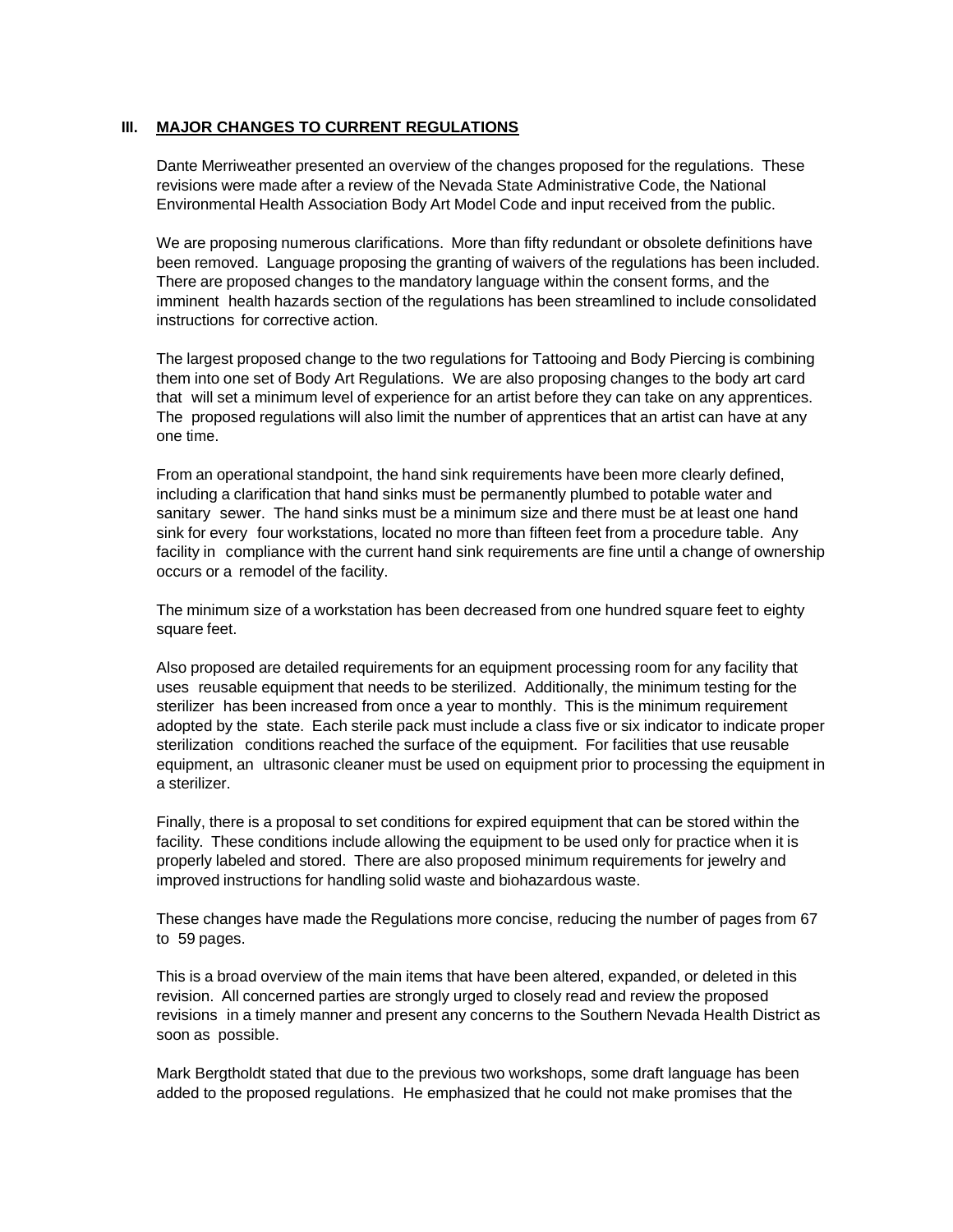drafted language would be in the final regulations. Mr. Bergtholdt said he would read out the draft language when the appropriate section was introduced for comment. He stated comments would be taken by section and requested that anyone who had a comment raise their hand (via Webex).

## **IV. PUBLIC COMMENTS TAKEN REGARDING PROPOSED SOUTHERN NEVADA HEALTH DISTRICT REGULATIONS GOVERNING THE SANITATION AND SAFETY OF BODY ART ESTABLISHMENTS**

#### **1. Definitions: This section is where all the definitions are. Words that are defined in these Regulations will appear in bold text through the Regulations.**

Mark Bergtholdt stated some definition changes were under consideration, including the word "mentor" to replace "journey" in Section 1.23. He stated the Health District is considering adding "microblading," which means a technique in which incisions are made into the dermis using a manual tool equipped with needles. The incisions are then filled with pigment to mimic natural hair. Microblading is limited to parts of the face and is meant to be semipermanent. Mr. Bergtholdt stated under consideration is a definition of "microblading artist" to be added, meaning a person issued a microblading card under the provision of these regulations set forth in Section 8. A "microblading card" is under consideration, which means a card issued by the Health Authority to a person who is limited to practicing microblading. He then asked for any comments on Section 1.

Emily Rocha from Seven Tattoo Studio commented that she was seeing public chat disabled in her app. Erin O'Malley and Mark Bergtholdt responded that comments were being received from other attendees. Ms. Rocha stated she had a question regarding the comment about microblading. She asked if someone has a body art card, would there be a separate one for people only performing microblading? And if the artist does all types of permanent makeup, will there be something on the card stating they can do microblading?

Rebecca Bryant from Permanent Makeup by Rebecca stated she had a question regarding microblading the definition of it being semi-permanent. She stated it was her understanding that all tattooing is permanent, and the pigment particles stay in the skin for a lifetime, even though they may not be visible. Ms. Bryant questioned why microblading is being labeled as semi-permanent. Mark Bergtholdt stated it is the Health District's understanding that it only goes into a layer of skin that is sloughed off, so it does fade over time. Ms. Bryant asked if she could discuss the issue at a future time, and Mr. Bergtholdt asked for her input. She stated microblading does go into the dermis and dermis live cells that don't all exfoliate. She said the epidermis exfoliates, but what is left is in the skin. Mr. Bergtholdt stated the Health District would take this into consideration.

Albert Conant commented that in the previous definition of "journey" it had journey as a person who had a body art card for four or more years. He stated he believed the last time this was discussed the time period was moved to six years. Mr. Conant requested clarification on the proposed language. Mark Bergtholdt commented the Health District was proposing no changes, which is in Section 8.

Karla Calero stated she was going to comment, but her question had already been answered.

### **2. Imminent Health Hazards: These are the conditions that require immediate closure of a body art establishment**.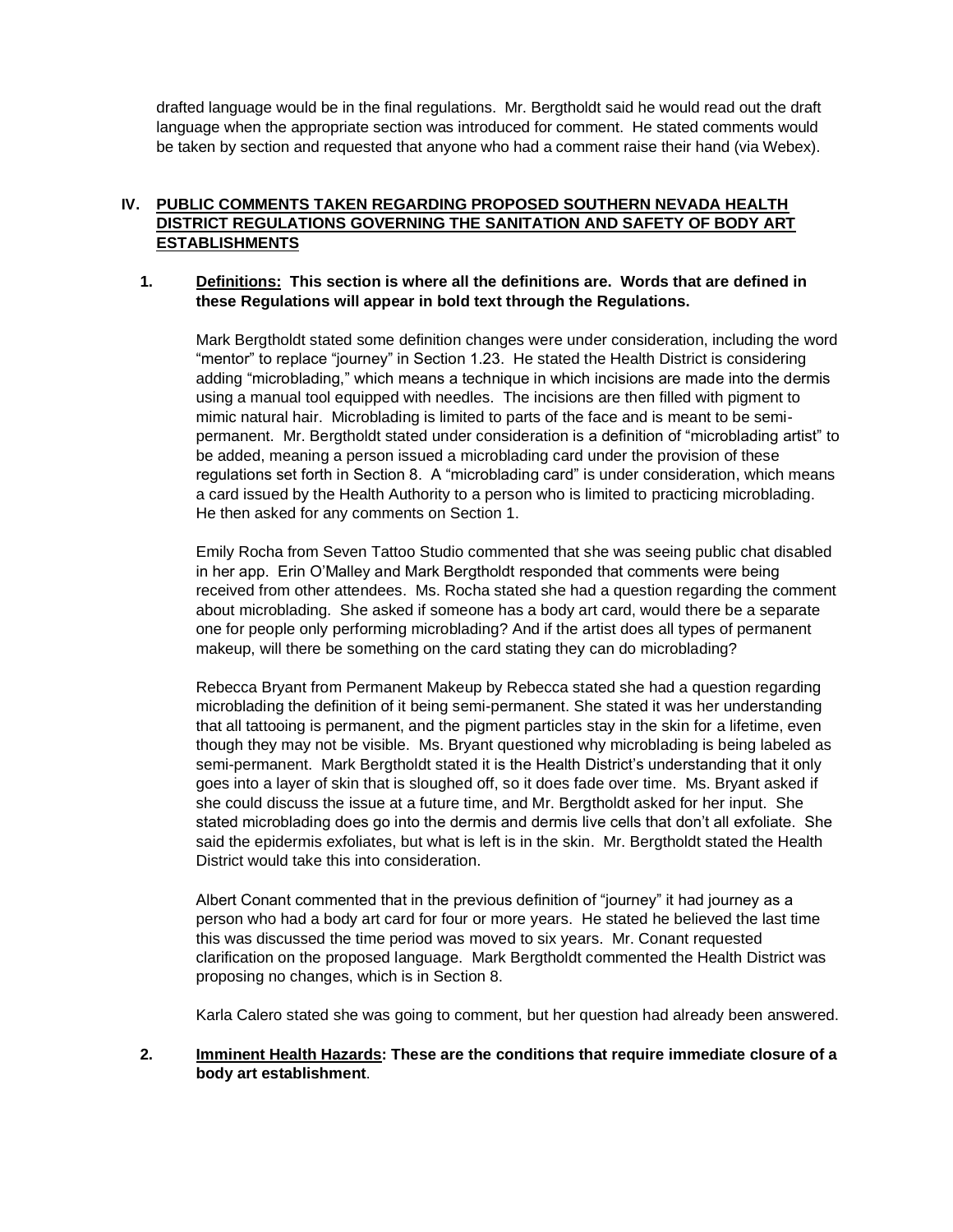Emily Eichorn stated she wanted to comment on something a previous participant had asked about pigments being considered semi-permanent for microblading versus tattooing. She said it was her understanding from research she had done that the difference is not just the level the pigment reaches, but that semi-permanent does not have metals while permanent tattooing has metals in the pigments used. Ms. Eichorn asked if this research was correct. Mark Bergtholdt thanked her for the information she provided.

Hearing no comments on Section 2, Mark Bergtholdt moved to Section 3.

### **3. Facilities and Equipment: This section describes the minimum requirements for a body art establishment.**

Mark Bergtholdt stated the Health District is considering adding 3.13.2.8, which states a sterilizer can be kept at a workstation if the sterilizer does not require any water supply or sewage connections, and the reusable equipment and/or jewelry is cleaned in a procedure room, stored in a manner that prevents contamination, is sterilized unwrapped, and used immediately after sterilizing.

Sean Dowdell commented that he had two questions, one pertaining to the sterilizers and workstations. He commented that the top of the line sterilizer in the industry is called a statim G4 and G6000. Mr. Dowdell stated his shop uses the G4s, which require a water source, and they are currently hooked up in workstations for immediate use. He said when sterilizing jewelry or needles, it sterilizes in three and a half minutes, uses exhaust through the P trap in the plumbing, and then the jewelry and needles are used right away. Mr. Dowdell commented he thinks the language on that should be changed to say if it requires a water source that it is hooked up to the water source and still viable.

Sean Dowdell commented that his second question on Section 3 was regarding hand sinks. He commented that he is trying to figure out why, with all the universal precautions being implemented to make things more stringent, the Health District is lessening the requirement for asepsis on hand sinks – one per four stations when the rule has been one per station up to this point. He commented he believes this is a step backwards with asepsis in the studio environment for cleanliness. Mark Bergtholdt thanked him for his comment and stated it would be taken into consideration. He responded to the statim comment by saying if the statim is connected to water and sewer then a waiver could be applied for to install it within the facility. Mr. Bergtholdt stated all the ones he had seen had their own tank and did not have any waste associated with them. Mr. Dowdell said it comes with an extra cost in order to eliminate the self-serve tank and can be hooked into plumbing. He said it is a cleaner, more viable sterilizer used in that fashion. Mr. Bergtholdt thanked him again for his comment and said a solution will be available if the regulations are approved as proposed.

#### **4. General Sanitation: This section describes the minimum sanitation requirements for a body art establishment.**

Mark Bergtholdt stated the only thing the Health District is suggesting be changed is allowing the sterilizer to be at the workstation, and equipment in peel-packs or heat-sealed plastic can be sterilized at a permitted body art establishment, which broadens where packs can be sterilized.

Emily Eichorn commented to ask if the Health District was making sterilizers mandatory or would still allow single-use products. Mark Bergtholdt explained that the regulations have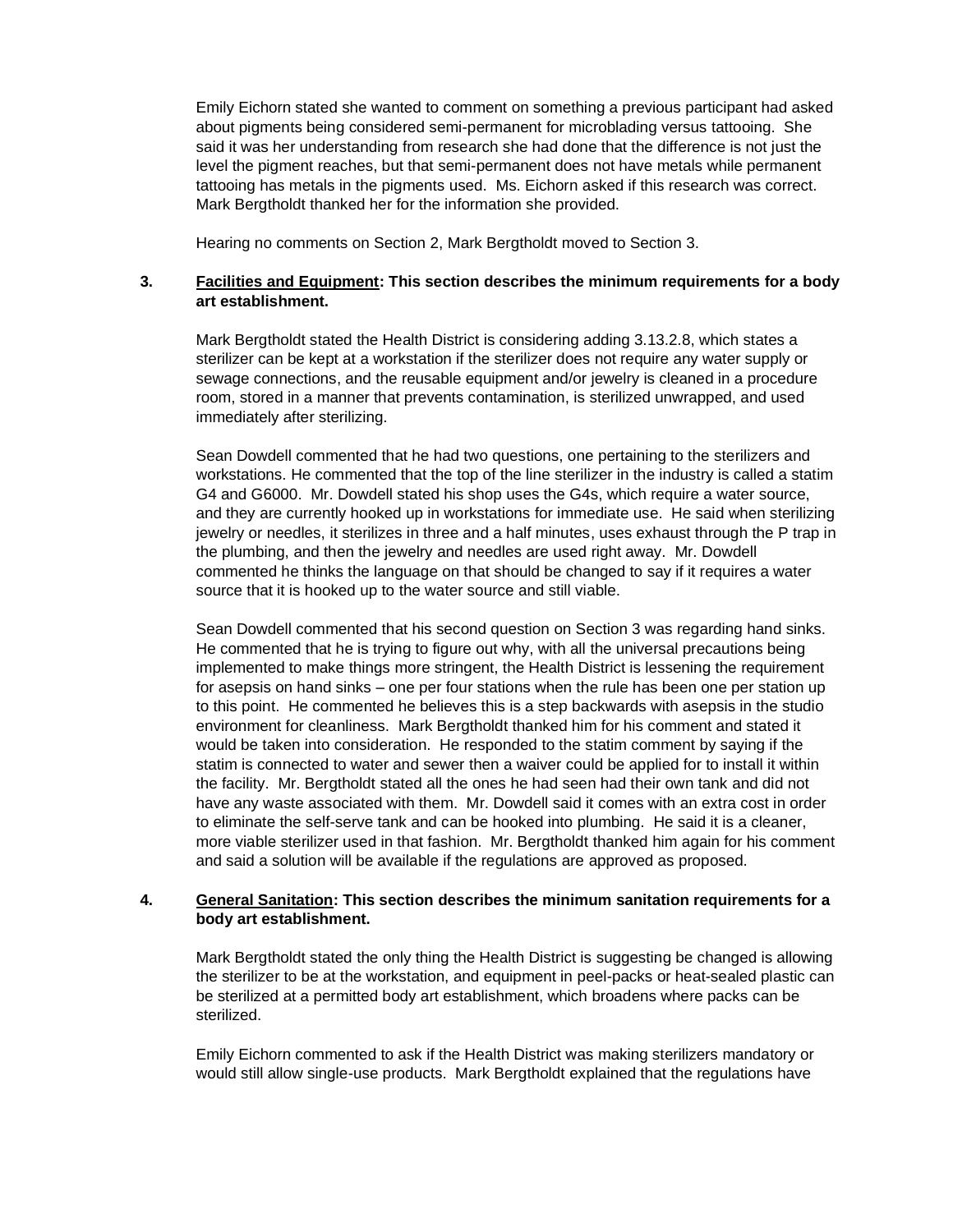provisions stating that if single-use products are used exclusively, a sterilizer will not be required.

#### **5. Responsible persons and other body art establishment employees: This section describes the responsibilities of each person working in a body art establishment.**

Mark Bergtholdt stated the Health District is considering clarifying Section 5.1.3 so that the responsible person will be held accountable for compliance with all requirements of these regulations and nothing else. He said Section 5.1.3 currently includes all the other laws and regulations for facilities.

Emily Rocha commented on the responsible person section and said their studio is open late so she would need a few responsible persons. She asked if she would need to update the Health District each time the responsible persons changed. Mark Bergtholdt replied that the Health District will not keep track of the responsible person at the facility but said when the Health District inspects the facility it is expected the responsible person will speak up and be able to answer questions.

Miguel Zavala of Stedfast Tattoo Parlor commented on the responsible person section, stating many shops are not open nine to five like the Health District and asked if the responsible person must have the Health District's hours. He asked how the shop should correlate the responsible person with a health inspection when they do not know when an inspection will occur. Mark Bergtholdt stated that any time the business is open, a person must be designated as a responsible person. Mr. Zavala asked if that meant they needed multiple responsible people, and Mr. Bergtholdt stated they did. Mr. Bergtholdt said a responsible person is also needed for code enforcement or other inspections, and a person is needed who will step up and say they know the answers to the questions that will be asked.

#### **6. Patrons: This section describes the minimum requirements for a patron and what they must be advised.**

Mark Bergtholdt stated the Health District is considering adding Section 6.1.5 that states body art establishments are prohibited from applying body art not specifically exempted by these regulations to persons less than fourteen years old.

Benjamin Lepore commented that he would like to talk about Section 6.3.6.5 and 6.3.6.6, the requirement for all expiration date and batch and/or lot number of all sterilized equipment used or pre-sterilized that will be used and applied under the skin, and the expiration date, brand, color, batch and/or lot number of all inks, dyes, and pigments used in the body art procedure. He commented that he would like to see these removed and believes these are "overkill" or an "overstretch" of what needs to be recorded on the release forms. Mr. Lepore commented this will clog up the system in a high-volume shop and that there isn't enough evidence of infections and issues due to not recording these things. Mark Bergtholdt thanked him for his comment.

Emily Rocha commented that she had a question regarding 6.3.5 which requires questions regarding the patron's condition. She asked if this is something to add to consent forms and how the Health District would like industry to implement asking the client if they've eaten in the last four hours and questions like that. Mark Bergtholdt stated these are clarifications on what should be asked on a consent form, improving upon current regulations. Ms. Rocha commented she has sometimes had to eject a client because they tell her they have not been drinking when clearly, they have been. She asked if this section is to cover industry legally if,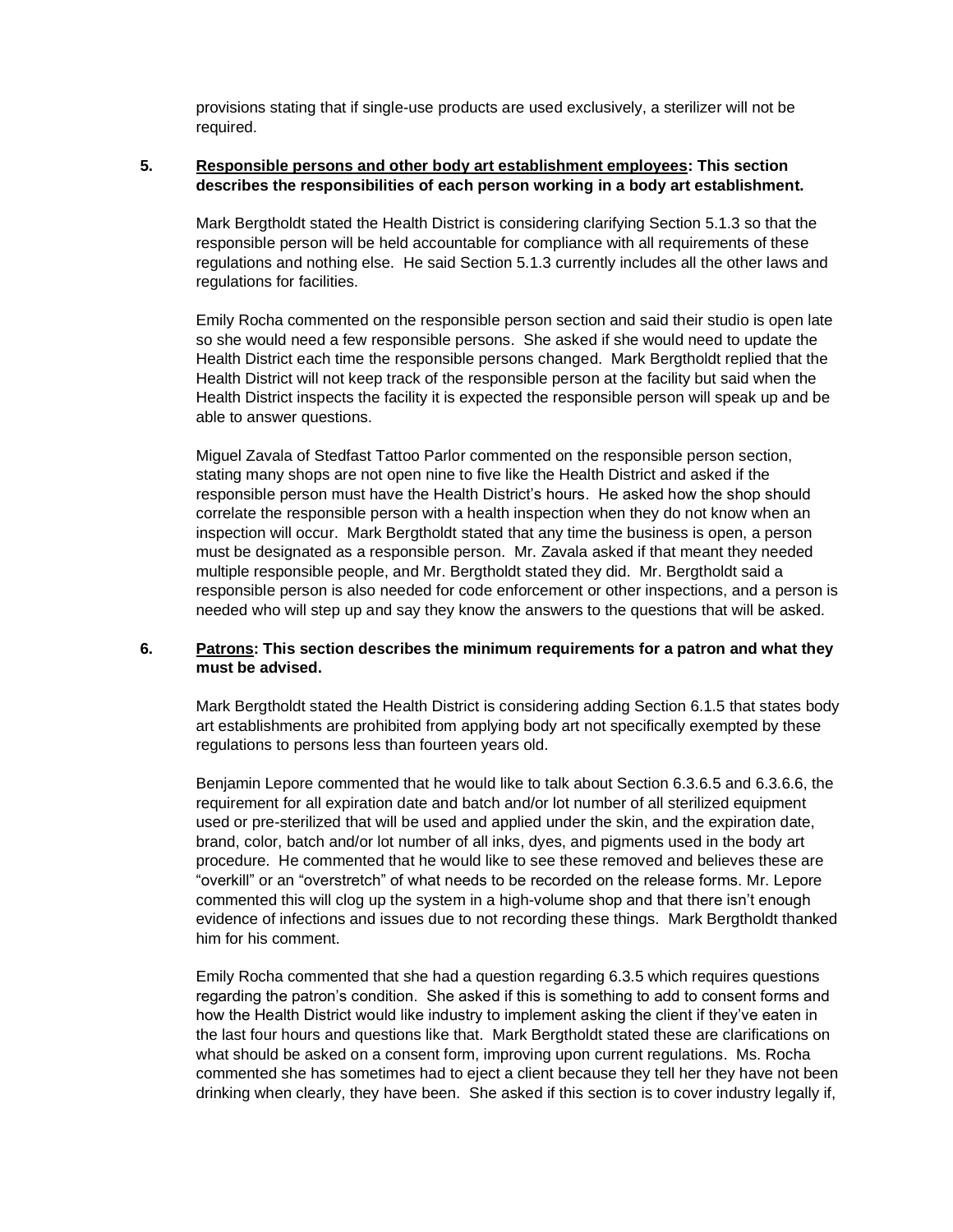for instance, the client is under the influence but not showing it. She requested additional clarification on the patron evaluation section. Mr. Bergtholdt said it could be used that way and suggested she speak with her attorney about whether somebody could be excluded based on how they answer a question. He stated this is a conversation that can be had with a patron to identify contraindications that would not permit somebody to receive a tattoo.

Emily Rocha commented that if they are having this conversation with a client and asking questions, a lot of which are already on the consent forms - besides if they have eaten in the last four hours – she would like to know how the Health District would like this included in the consent forms. She asked if this could just be a yes or no, or if specific verbiage is required by the Health District. Ms. Rocha stated she does permanent makeup and her consent forms are yes and no, but the tattoo artists have clients initial, so she wanted to see if the Health District had any specific requirements. Mark Bergtholdt stated as long as the questions are on the consent forms, it would be sufficient.

Albert Conant commented that he had concerns with government-issued identification. He said when they have minors come in with their parent and their birth certificate, generally the only identification most minors have is a school photo i.d. He asked if that was acceptable, because if not they would have to refuse a lot of clients and lose business. Mark Bergtholdt stated that would be acceptable.

Erin O'Malley read a comment from Lydia Dudoit into the record, as she did not have a microphone. Ms. Dudoit commented that recording dates and lot numbers of disposables and ink, et cetera, increases the risk of cross contamination when more things are brought in and out of the station like paperwork, et cetera, to write that down. Ms. O'Malley asked if anything needed to be added to the comment and Ms. Dudoit indicated not. Mark Bergtholdt thanked her for her comment.

## **7. Body Art Procedures: This section describes the minimum steps and conditions of any body art procedure.**

Mark Bergtholdt said the Health District is considering adding this statement to Section 7.4.7, "All jewelry used for initial piercings must be obtained from a reputable jewelry supplier. All custom manufactured jewelry used in initial piercings must meet the following standards:" and then it goes on to 7.4.7.1.

Mark Bergtholdt said the Health District is also considering a change to 7.4.7.6, "All threaded or press-fit jewelry used for initial piercings must not expose any threads or other crevices after final assembly."

Mark Bergtholdt said for jewelry receipts the Health District is rolling the material certificate information into the receipt. He said the Health District is suggesting, "Purchase records for jewelry purchased for initial piercings must: be maintained on premises for a minimum of ninety days; be maintained for a period of two years; be available upon request, and include the number and type of jewelry purchased, list the name of the manufacturer of the jewelry purchased, list the country of origin of the jewelry, list the lot number or other information indicating the location, date, and time of manufacturing of the jewelry." Mr. Bergtholdt stated this is all included in Section 7.4.8, and Section 7.4.9 will be deleted – material certificate.

Rebecca Bryant commented on the previous section of the regulations and asked if the Health District will provide a list of blood centers that would disqualify patrons from having a procedure done. She stated they have everything from heart medications to vitamin E that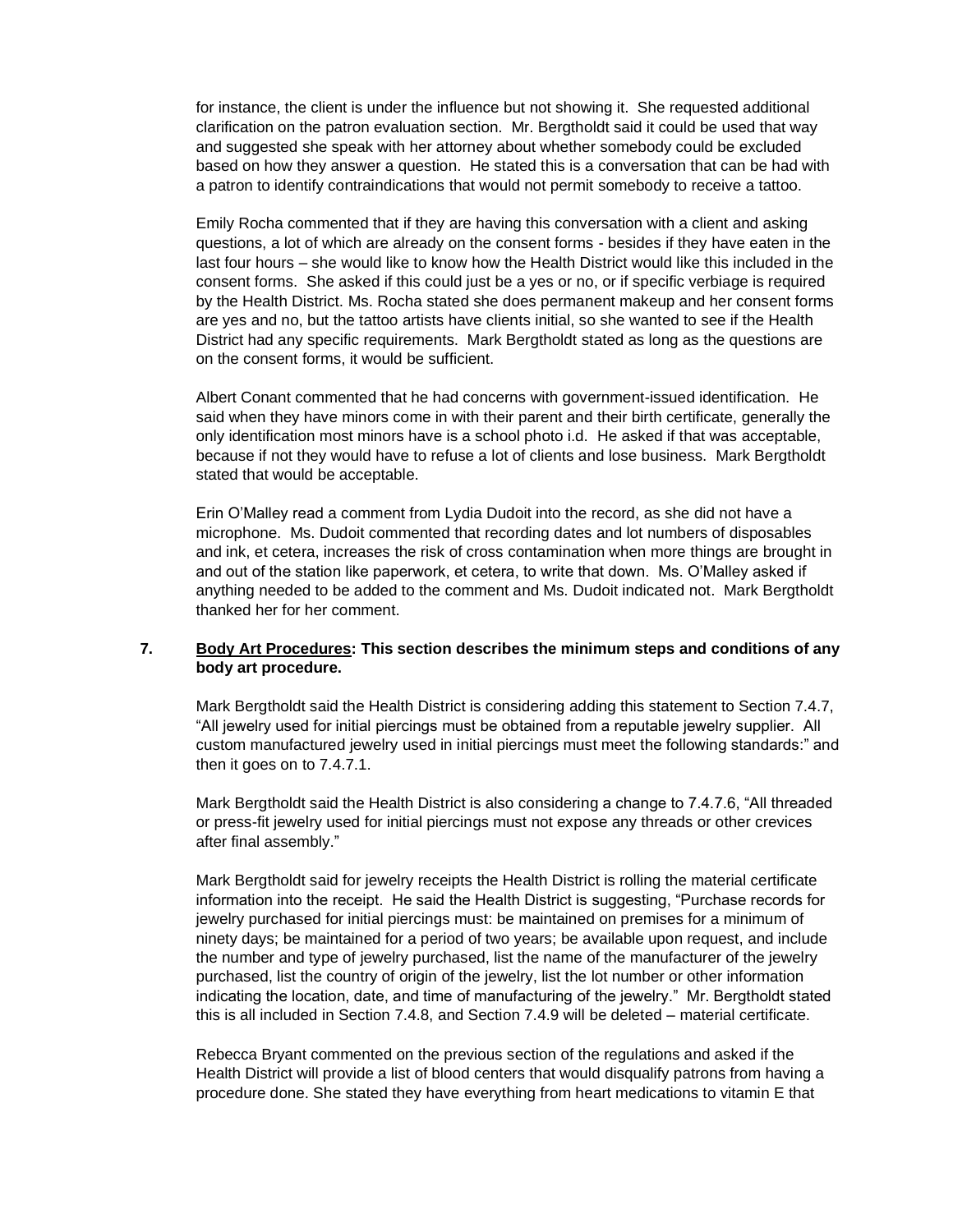could possibly affect bleeding in a procedure. Ms. Bryant commented that she wondered if the Health Department could set a protocol for this, instead of her advising her client to ask their doctor if they can have the procedure done due to the medication they are taking. Mark Bergtholdt stated the Health District can look into that but pointed out heparin and warfarin are identified in the regulations, as well as antiplatelet drugs. He said most people who are on anticoagulants probably know they are. Karla Shoup stated she believes the purpose of that question (on client forms) is also to function as a "heads up" for the artist that there may be more bleeding during the procedure so the artist can be prepared.

Vanessa Nornberg commented that she was representing Metal Mafia and requested clarification on what is meant by reputable jewelry supplier. Mark Bergtholdt stated common sense decisions on this. He said anybody who could order and point to the company from which they bought it would be considered a reputable supplier. Mr. Bergtholdt stated Metal Mafia would be considered a reputable supplier. Ms. Nornberg commented that she wondered if guidelines would be offered by the Health District to people purchasing to make sure they are finding reputable suppliers and "gating" this, if needed. Mr. Bergtholdt replied that the Health District doesn't have guidelines and is using common sense definitions of "reputable." He said this would not include someone making jewelry in their garage and boxing it.

Sean Dowdell representing Club Tattoo commented he had a two-part question. He referred to Vanessa's question and commented it seemed a big ambiguous regarding jewelry suppliers. Mr. Dowdell asked how the Health District would react when a studio was found piercing with externally threaded jewelry or using non-ASTM F138 or 136 implant-grade materials, and what would happen to studios in these situations moving forward. Mark Bergtholdt responded that the Health District is suggesting that they can use non-ASTM standard items if purchased from a reputable firm. Mr. Dowdell stated there are several shops piercing with externally threaded jewelry that is not ASTM F136 or 138 and asked what would happen to those companies. Mr. Bergtholdt stated if it was sourced from reputable supplies, there would be no changes. Karla Shoup stated that with these regulations, there would be a one-year transition. Mr. Dowdell commented that in the current proposed regulations it states ATSM F138 and F136 is a new standard and internally tapped jewelry in the guidelines. He asked what would happen to studios not using those materials and internally threaded jewelry. Mr. Bergtholdt stated it was taken under advisement from the previous workshops and there are drafts to some proposed regulations that the Health District is considering. He stated he read those regulations out to the attendees. Mr. Dowdell stated he agreed with these regulations, but that thirty to forty percent of the studios do not currently abide by them and that there would have to be a follow-through to make sure they are either no longer piercing or using. He said the reputable distributorships make little to no sense unless their materials usage follows the guidelines. Mr. Bergtholdt thanked him for his comment and stated it would be taken under consideration.

Rebecca Bryant and Erin O'Malley reviewed how to "raise a hand" in Webex and how to "chat."

Sean Dowdell of Club Tattoo commented regarding Section 7.16.1, under "The following acts are expressly prohibited by the Health Authority in body art" item 7.16.1.8 single point piercing should be struck. He commented these are antiquated thoughts, as single point piercings have been around for fifteen years at this point and is a procedure he invented. Mr. Dowdell stated it has been proven safe and has been around a long time with long-standing standards in place. He commented it makes no sense to exclude (sic) it from items such as skin peeling, cutting, branding and that single point piercing is piercing with one hole instead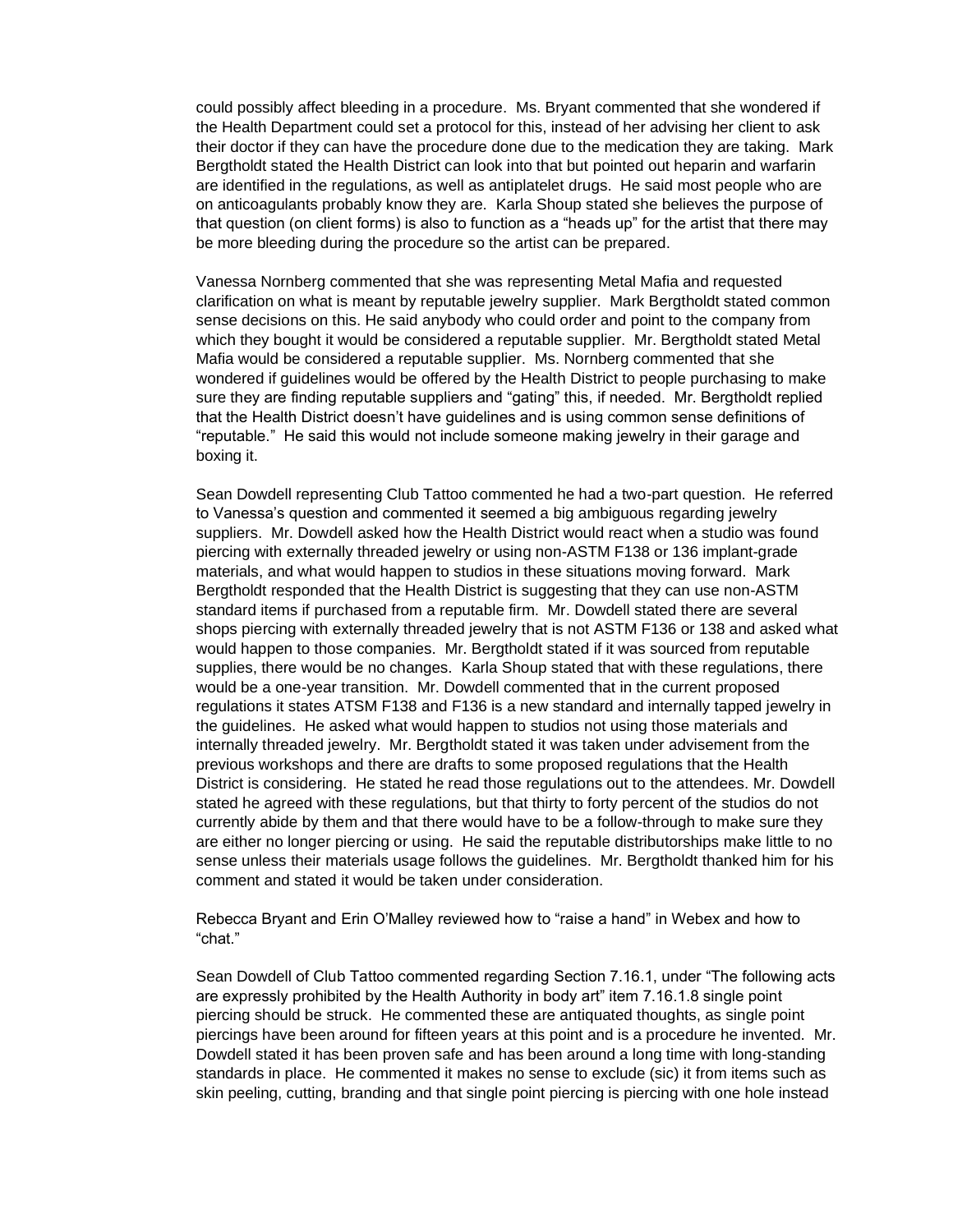of two. Mr. Dowdell commented that it does not belong in this section and should be removed. Mark Bergtholdt thanked him for his comment.

Erin O'Malley announced to all attendees that anyone using an iPad could access the "chat" function in Webex with the "smiley face" icon at the bottom of their screen.

## **8. Body Art Card: This section describes the various body art cards and the limitations of each card**.

Mark Bergtholdt commented that the Health District is considering some changes to the section. He stated a person limiting their practice to microblading only parts of the face may apply for a microblading card, a mentor can take up to fifteen microblading apprentices at any one time, and a person with a body art card can take up to five apprentices at any one time.

Albert Conant commented on Section 8.3.1 which mentions American Red Cross and PDT. He commented that his shop is a member of the Alliance of Professional Tattooists and a lot of their training is received through them. Mr. Conant commented he wanted to see more than American Red Cross indicated in the section, because they go to conferences and receive extra training from the Alliance of Professional Tattooists. He commented that the section talks about six months of training and that previously it was twelve months. Mr. Conant asked if they would be required to have that training every six months, or if he was misreading. Mark Bergtholdt stated it was a slight "misread," as it was meant for a person who is new needing a minimum of six months of training.

Emily Rocha commented on body art cards for apprentices training for permanent makeup. She commented she would like the wording to be more specific regarding the six-month requirement. Ms. Rocha stated her apprenticeships are two years, but someone trying to apprentice with her was expelled from an apprenticeship at a different location and was trying to collect a letter from the previous location and then complete the remaining time with her. She commented she would like it stated that if an apprentice doesn't complete an apprenticeship they have to start over again, as she did not believe proper training can be done if collecting a month here and there. Mark Bergtholdt thanked her for her comment.

Erin O'Malley read a comment from Lydia Dudoit into the record, as she did not have a microphone. Ms. Dudoit commented to request the Health District consider changing it to permanent makeup artist on one card and body art artists on a different card, rather than just microblading. She commented that permanent makeup and microblading have the same healing, aftercare, and procedure prep. Ms. Dudoit stated she does both permanent makeup and body art.

Albert Conant commented to agree with separate designations on the card for permanent makeup versus body art. He commented he also could see the apprenticeship program for body art lasting at least two years in many cases, so the idea that somebody could complete it in six months is "kind of crazy." Mark Bergtholdt thanked him for his comment.

Erin O'Malley read a comment from Lydia Dudoit into the record, as she did not have a microphone. Ms. Dudoit commented that if the Health District did not differentiate permanent makeup and body art, then unconstrained permanent makeup artists would be allowed to perform body art without proper training, and vice versa. Mark Bergtholdt thanked her for her comment.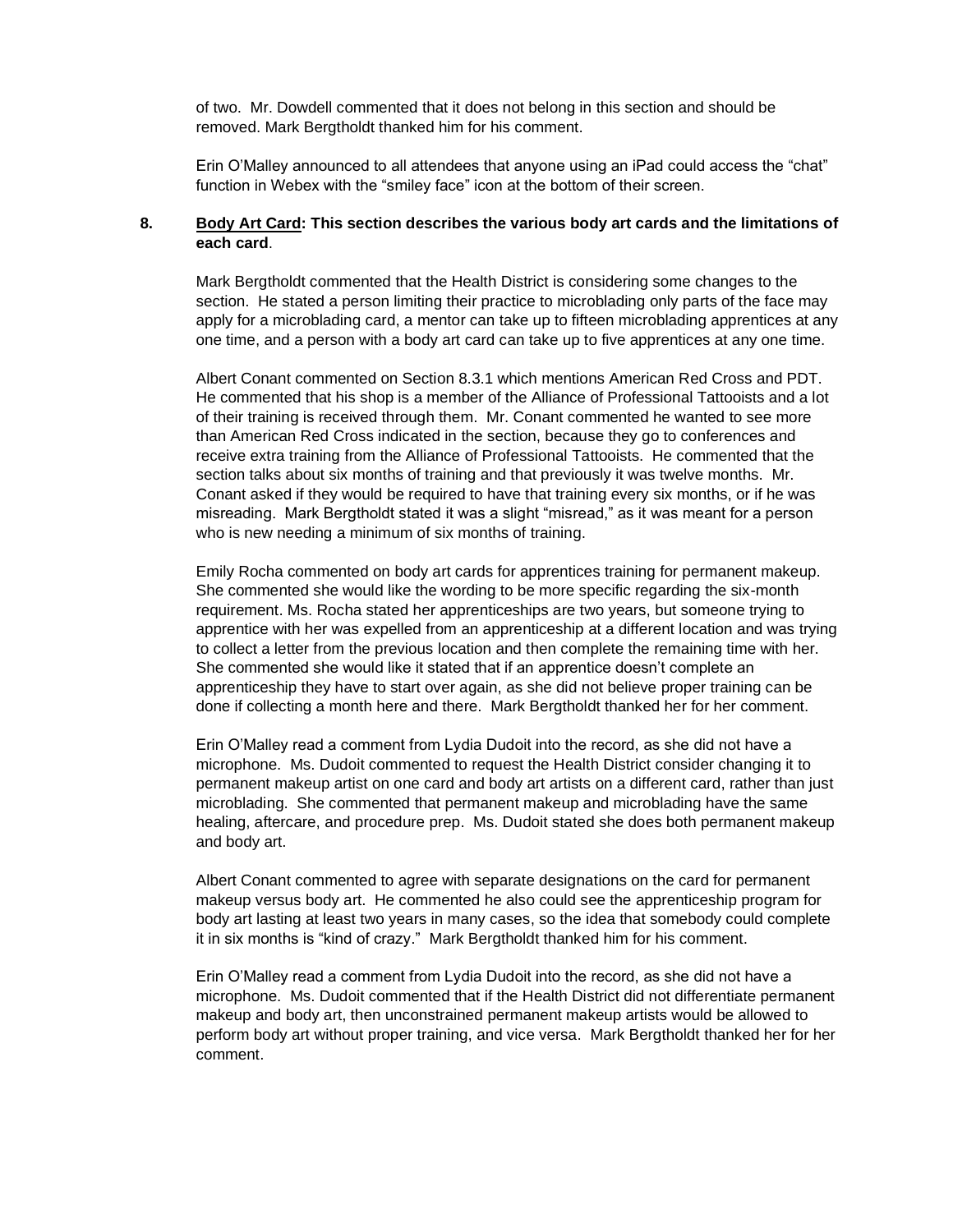## **9. Body Art Special Events: This section describes the conditions and requirements for body art special events.**

Emily Rocha commented that she had a question on this section, as it was discussed in a previous section that stations were going from one hundred square feet to eighty. She asked if the same would apply for special events. Mark Bergtholdt stated that special events currently allow two artists in one hundred square feet, and no changes were proposed.

## **10. Health Permit: This section describes how a permit is issued, various exemptions, what information needs to be posted by the body art establishments, and what information needs to be shared with the health district.**

Emily Eichorn commented to ask if any participants could explain the difference between body art and permanent makeup. Mark Bergtholdt stated that generally permanent makeup uses the same techniques as tattoo or other body art, it's just usually limited to the face and areola. He said microblading is a technique that is a sub-part of permanent makeup.

Rebecca Bryant commented there is another fundamental difference between permanent makeup and body art; in permanent makeup the artist has to understand skin tone - color mixing to look natural on the skin – as opposed to using certain chosen colors and not taking skin tone so much into account when creating a certain effect. Mark Bergtholdt thanked her for her comment.

#### **11. Enforcement: This section describes how the health district will enforce these regulations.**

Hearing no comments on Section 11, Mark Bergtholdt moved to Section 12.

#### **12. Permit Suspension: This section describes what action can be taken and how the health district can suspend and revoke the permit.**

Mark Bergtholdt stated he would combine comments for Section 12 and 13.

## **13. Necessary Legal Language:**

Hearing no comments on Section 12 or 13, Mark Bergtholdt stated he would wait two to three minutes for anyone to provide comments on any section of the regulations. He stated that if anyone had a comment, they could raise their hand or comment in the chat for Erin O'Malley to call on them.

Rebecca Bryant of Permanent Makeup by Rebecca commented that she was not able to respond to the attendee who mentioned the difference in microblading being content of the pigment. She stated semi-permanent and permanent actually refer to the depth at which the pigment is inserted into the skin, not the quality of pigment.

Tamara Ferrigno of MM Ink commented she had seen mention of an apprentice card, which is self-explanatory, body art card, and journey body art. She requested clarification on the difference between the body art card and the journey body art card. Mark Bergtholdt stated the journey/mentor body art card allows the artist to accept apprentices, while a body art card cannot take apprentices. The journey body art card is requested by a card holder who has at least four years' experience. Ms. Ferrigno asked how she could receive one of those cards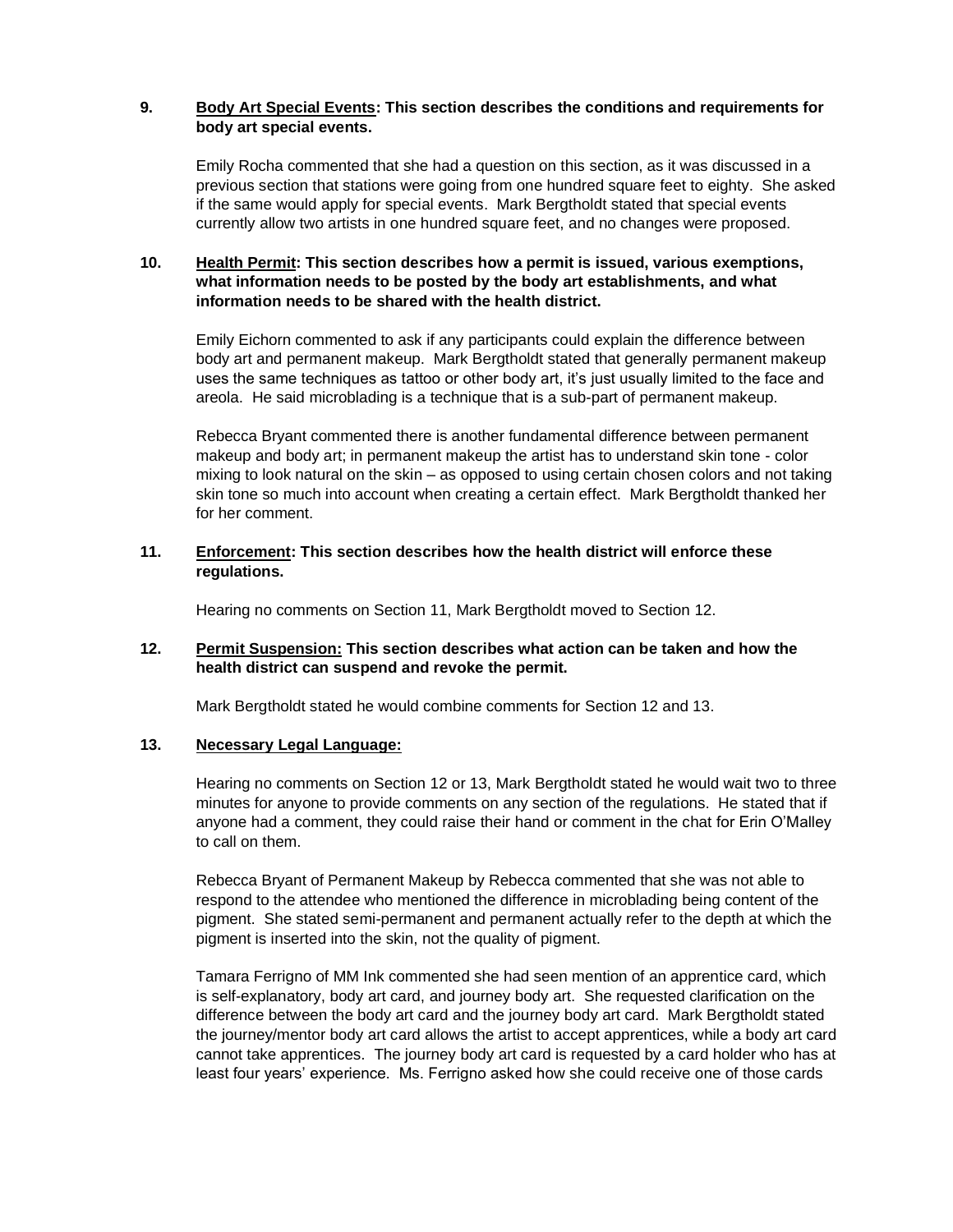since she has been in the industry for a while. Mr. Bergtholdt stated they would be issued when the regulations come into effect, upon request.

Dave Lepenske asked about the regulation regarding having a bio waste can and sharps container in the stations. Mark Bergtholdt stated there is no requirement to have a biohazardous waste can in the procedure area unless someone will be producing biohazardous waste above and beyond the sharps.

Rebecca Bryant commented that she would like clarification regarding hand sinks, and the two-section sink that is required, as well as the separate room for cleaning and sterilization. She asked if there needs to be a separate room for cleaning and sterilization, or if it can be done in the treatment room. Ms. Bryant also asked why the two-section sink, and if it is something that is going to be implemented. Mark Bergtholdt stated any currently operating facility would not be required to complete any construction to come into compliance with the facility construction requirements. He said the two-compartment sink is used to wash and rinse the reusable equipment, and if a facility uses all disposables the Health District could consider there is no need for a processing room.

Emily Rocha commented that she would like the Health District to allow a studio to apply for a visiting artist who is coming to town. She provided an example of a visiting artist who did not speak English and said they may not understand the wording. Ms. Rocha asked if the studio would be allowed to apply for the visiting artist. Mark Bergtholdt stated that could be considered.

Emily Rocha commented with a question regarding lot numbers. She stated somebody commented it would be too much work to record each individual color, and it could possibly cause cross-contamination. Ms. Rocha said her studio mostly handles black and gray realism and asked if an artist usually uses a certain color, if they can default the records for certain times periods when the ink is received. Mark Bergtholdt stated he could not comment on how this will come out, but he imagined if they had something they would default to and probably put into some sort of electronic form, that would be acceptable to the Health District. He clarified that what the Health District is looking for is a way to trace back material to where it came from if somebody contracted something. Mr. Bergtholdt said that was the key to having that information available.

Erin O'Malley read a comment from Lydia Dudoit into the record, as she did not have a microphone. Ms. Dudoit asked if digital release forms or an app could be used if it had all the required information. Mark Bergtholdt stated yes.

Seeing no further comments, Mark Bergtholdt moved to the next agenda item.

**V. SECOND PUBLIC COMMENTS:** A period devoted to comments by the general public, if any, on any subject, and discussion of those comments. Comments will be limited to five (5) minutes per speaker.

Seeing no comments, Mark Bergtholdt closed the Second Public Comments portion of the workshop.

#### **VI. SUMMARY and FINAL SNHD COMMENTS**

Mark Bergtholdt stated this is the third and final scheduled public workshop. He said an additional workshop may be held in February. Mr. Bergtholdt stated the Health District will